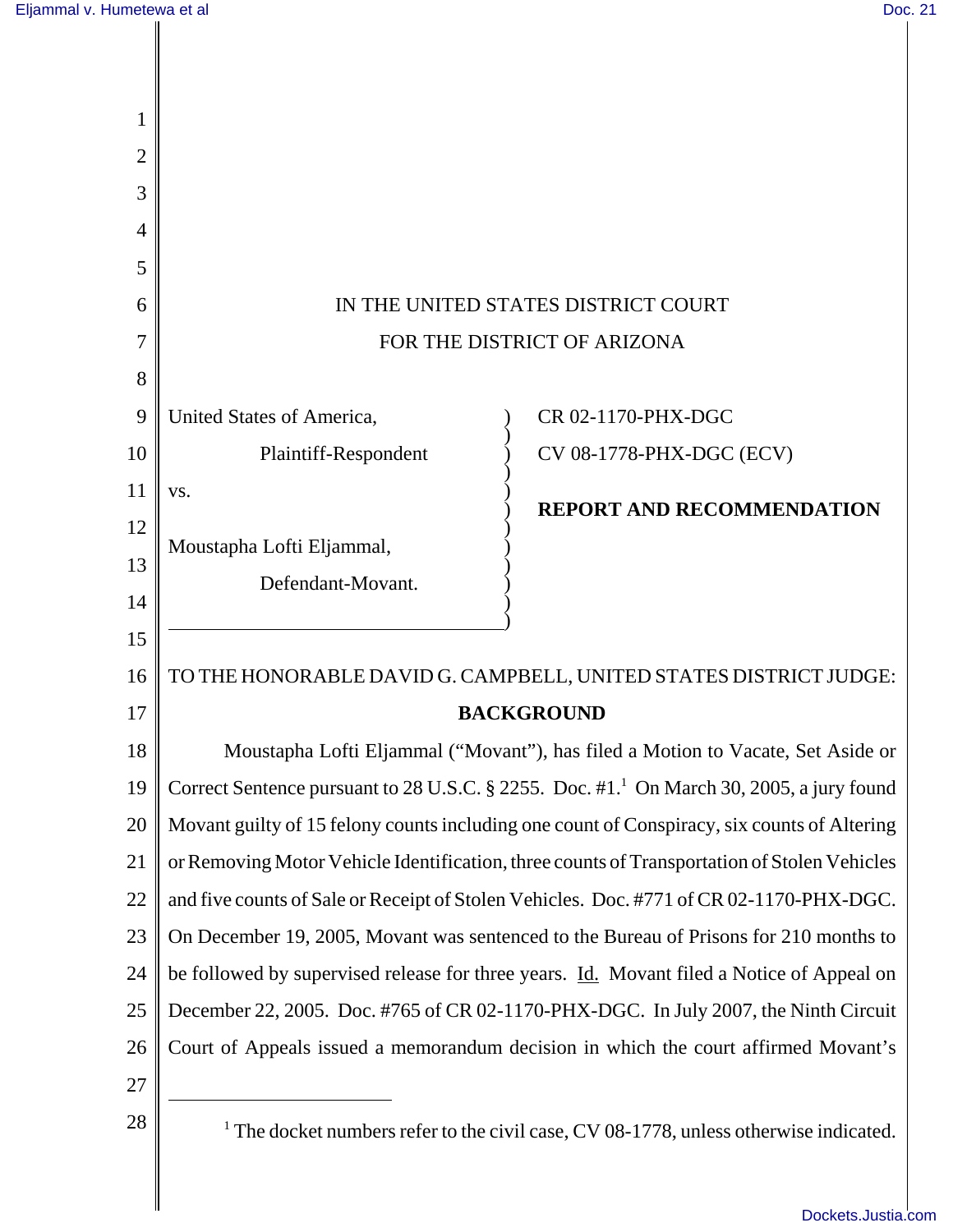1 2 convictions on 14 counts. Doc. #876 of CR 02-1170-PHX-DGC. The court reversed the conviction on one count but affirmed the overall sentence. Id.

- 3 4 5 6 7 8 9 10 11 12 13 14 15 On September 29, 2008, Movant, through counsel, filed the pending Motion to Vacate. Doc. #1. The District Court screened the motion in an order filed on October 15, 2008, ordered Respondent to respond to the motion, and granted Movant's request to file a supplemental memorandum. Doc. #7. On January 27, 2009, Movant filed a Memorandum in Support of Motion to Vacate, Set Aside, or Correct Sentence by a Person in Federal Custody. Doc. #10. Movant identifies two grounds for relief in his memorandum. First, he contends that his trial attorney provided ineffective assistance of counsel in violation of the Sixth Amendment when he failed to properly advise Movant of the government's plea offer before it expired. Second, Movant alleges that his privately retained appellate lawyer provided ineffective assistance of counsel in violation of the Sixth Amendment when he failed to file a reply brief on direct appeal, the task he was retained to perform. Respondent filed a Response to the Motion to Vacate on April 29, 2009. Doc. #17. Movant then filed a Reply on June 26, 2009.
- 16

## **DISCUSSION**

17 18 19 20 Respondent argues in its response that Movant has failed to satisfy the standard for ineffective assistance under the Sixth Amendment. Respondent contends that Movant has not shown deficient performance by his attorneys or that he was prejudiced by their conduct. Respondent therefore argues that Movant's request for relief should be denied.

21

# **A. Ineffective Assistance of Counsel**

22 23 24 25 26 27 28 The two-prong test for establishing ineffective assistance of counsel was established by the Supreme Court in Strickland v. Washington, 466 U.S. 668 (1984). To prevail on an ineffective assistance claim, a convicted defendant must show (1) that counsel's representation fell below an objective standard of reasonableness, and (2) that there is a reasonable probability that, but for counsel's unprofessional errors, the result of the proceeding would have been different. Strickland, 466 U.S. at 687-88. "A reasonable probability is a probability sufficient to undermine confidence in the outcome." Id. at 694.

- 2 -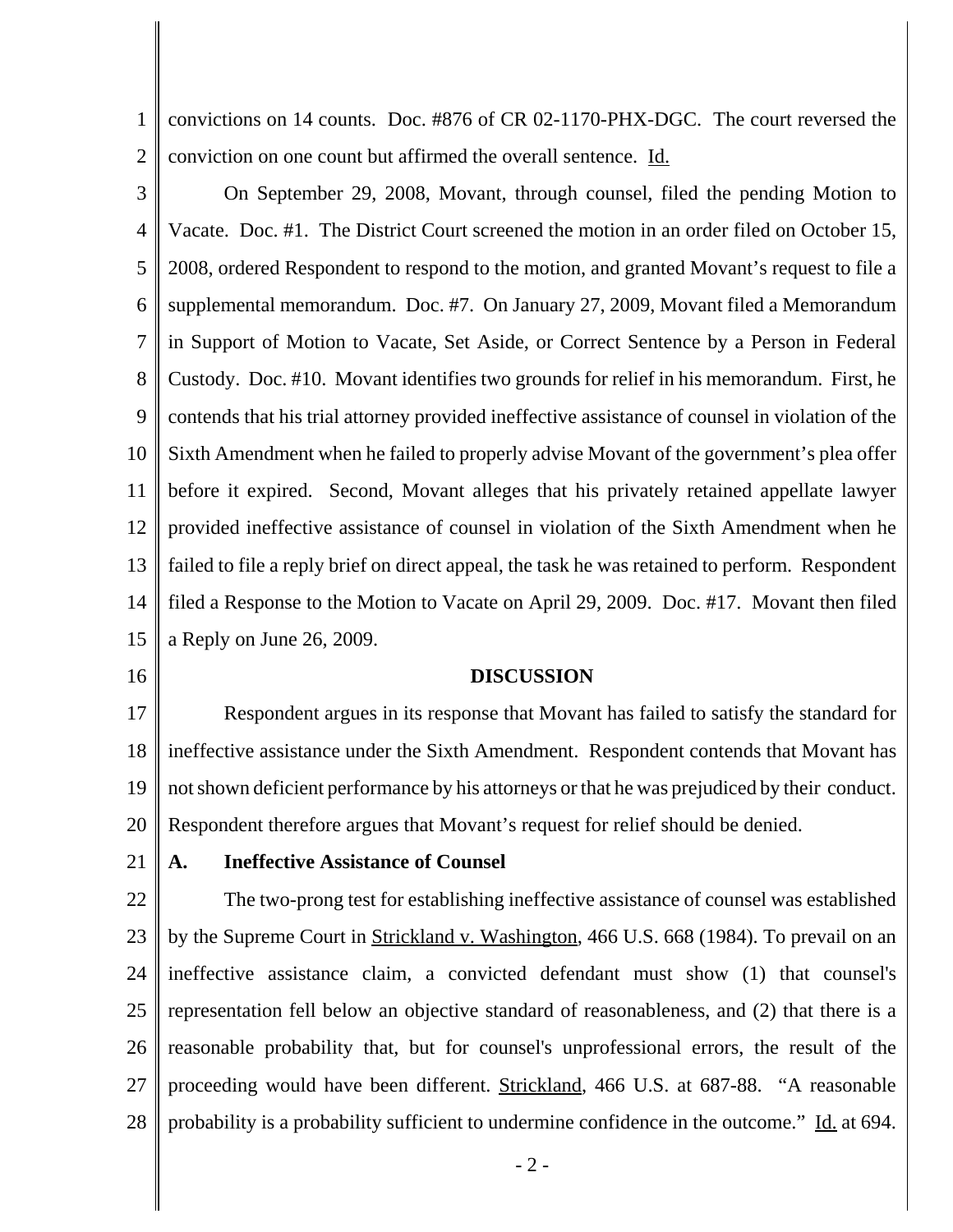1 2 3 4 5 6 7 8 There is a strong presumption that counsel's conduct falls within the wide range of reasonable assistance. Strickland, 466 U.S. at 689-90. "A fair assessment of attorney performance requires that every effort be made to eliminate the distorting effects of hindsight, to reconstruct the circumstances of counsel's challenged conduct, and to evaluate the conduct from counsel's perspective at the time." Id. at 689. "The benchmark for judging any claim of ineffectiveness must be whether counsel's conduct so undermined the proper functioning of the adversarial process that the trial cannot be relied on as having produced a just result." Id. at 686.

9 10 11 12 The **Strickland** test also applies to ineffective assistance claims arising out of the plea process. Hill v. Lockhart, 474 U.S. 52, 57 (1985). To satisfy the "prejudice" requirement in this context, a defendant must show that "counsel's constitutionally ineffective performance affected the outcome of the plea process." Id. at 59.

#### 13 **B. Ground One**

14 15 16 17 18 19 20 21 22 Movant contends in ground one that his trial counsel failed to present the government's written plea offer to him or properly advise him about the details of the offer. Movant asserts in his affidavit that prior to his trial, in January 2005, his attorney, William Foreman, met with him in jail and told him there was a plea offer. Doc. #10, Exh. E. Movant contends that Mr. Foreman told him the offer provided for a sentence of less than five years. Id. Counsel also told Movant that he did not have a copy of the plea agreement with him but, at Movant's request, indicated he would bring it the next day. Id. Movant further states that Mr. Foreman did not tell him there was an expiration date for the plea offer. Id.

- 23 24 25 26 27 28 Movant next contends that Mr. Foreman returned the following day, told him the offer had changed to 77 months, and that he again did not have a copy of the agreement with him. Doc. #10, Exh. E. Movant claims he again asked him for the written agreement and Mr. Foreman told him he would bring it the next day. <u>Id.</u> On the third day, Movant contends that Mr. Foreman again came to see him, told him that the offer changed to 12-15 years and again said he did not have a copy of the written agreement.  $\underline{Id}$ . Movant claims he repeated his
	- 3 -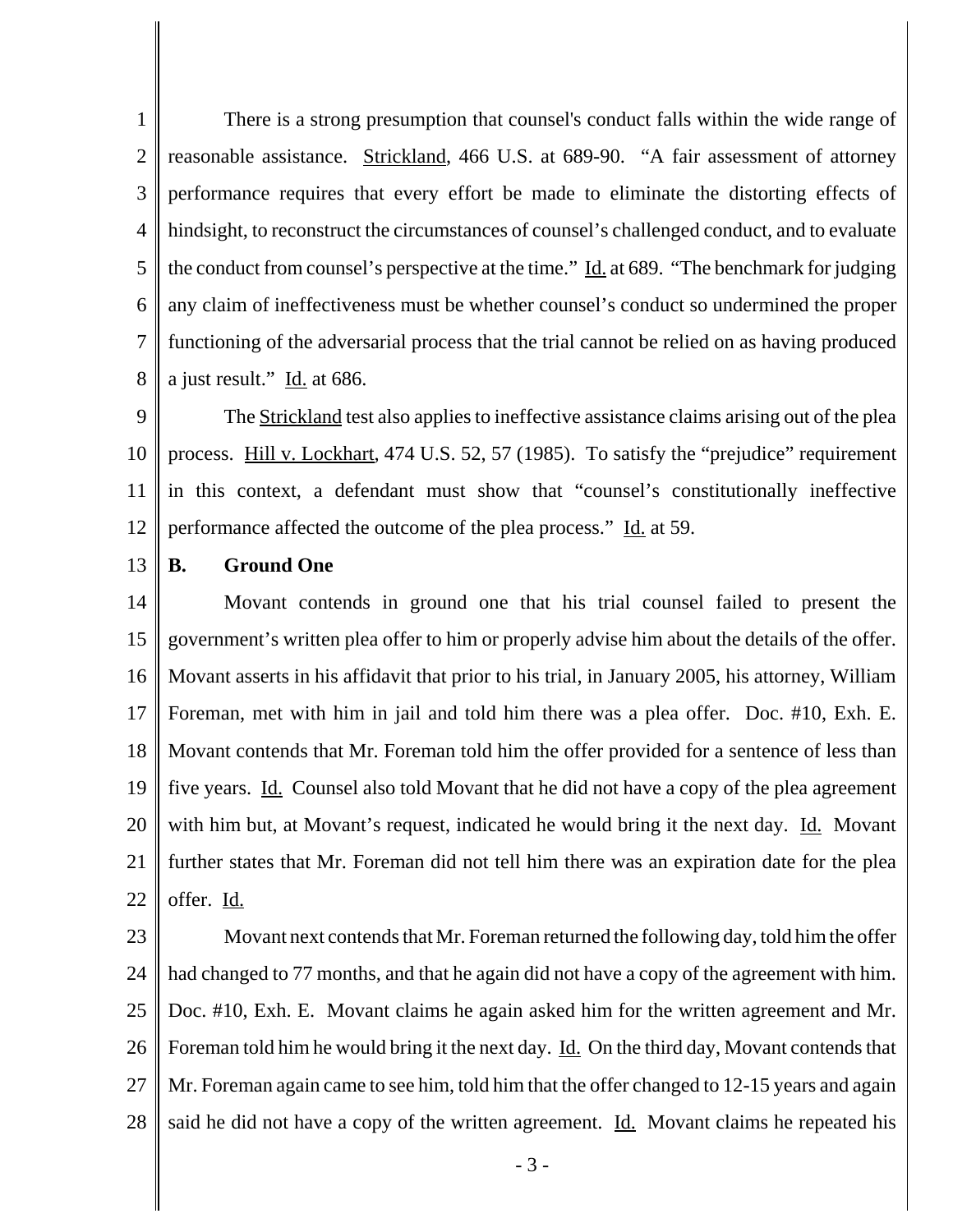1 2 3 4 5 6 request for a copy. Id. Movant further asserts that after that day, he was told by Mr. Foreman the offer was off the table. Id. Movant claims he never saw a written plea agreement before his trial and was never advised about what was in the agreement other than the length of the sentence. Id. He claims that if he had seen a written plea agreement offering the low end of a 70-87 month sentencing range, which is what the government offered, he would have accepted it. Id.

7 8 9 10 11 12 13 Movant also asserts in his affidavit that after the trial but before sentencing, he received a letter from Mr. Foreman explaining that a co-defendant had been arrested and that the government was offering a one or two year sentence reduction if Movant helped with the co-defendant's prosecution and waived his right to appeal. Doc. #10, Exh. E. He further contends that Mr. Foreman failed to tell him there was a possibility of a more substantial sentence reduction, nor did Mr. Foreman provide Movant with a written offer or advise him of additional details. Id.

14 15 16 In its response, the government explains that a plea agreement was offered to Movant on January 24, 2005, which contained a sentencing range of 70-87 months. Doc. #17 at 13. The plea offer expired on January 26, 2005, at the close of business. Id.

17 18 19 20 21 22 23 24 25 In support of its response, the government provides an affidavit from William Foreman. Doc. #17, Exh. A. Mr. Foreman explains in the affidavit that during the first meeting with his client, Movant told him he had no interest in any plea offer and wanted to take his case to trial. Id. Mr. Foreman states that despite Movant's directive, he continued to explore possible resolutions of the case with the prosecutor. <u>Id.</u> Anytime he tried to discuss a possible settlement with Movant, Movant strongly resisted and made it clear he wanted a trial. Id. Mr. Foreman even met with two of Movant's friends, one of whom was an attorney, to explore ways to convince Movant of the need to at least consider plea options. Id.

26 27 28 Regarding the specific plea agreement offered by the government in January 2005, Mr. Foreman specifically recalls trying to discuss the plea offer with Movant. Id. He states that Movant told him to "stop wasting my time and do your job." Id. Mr. Foreman

- 4 -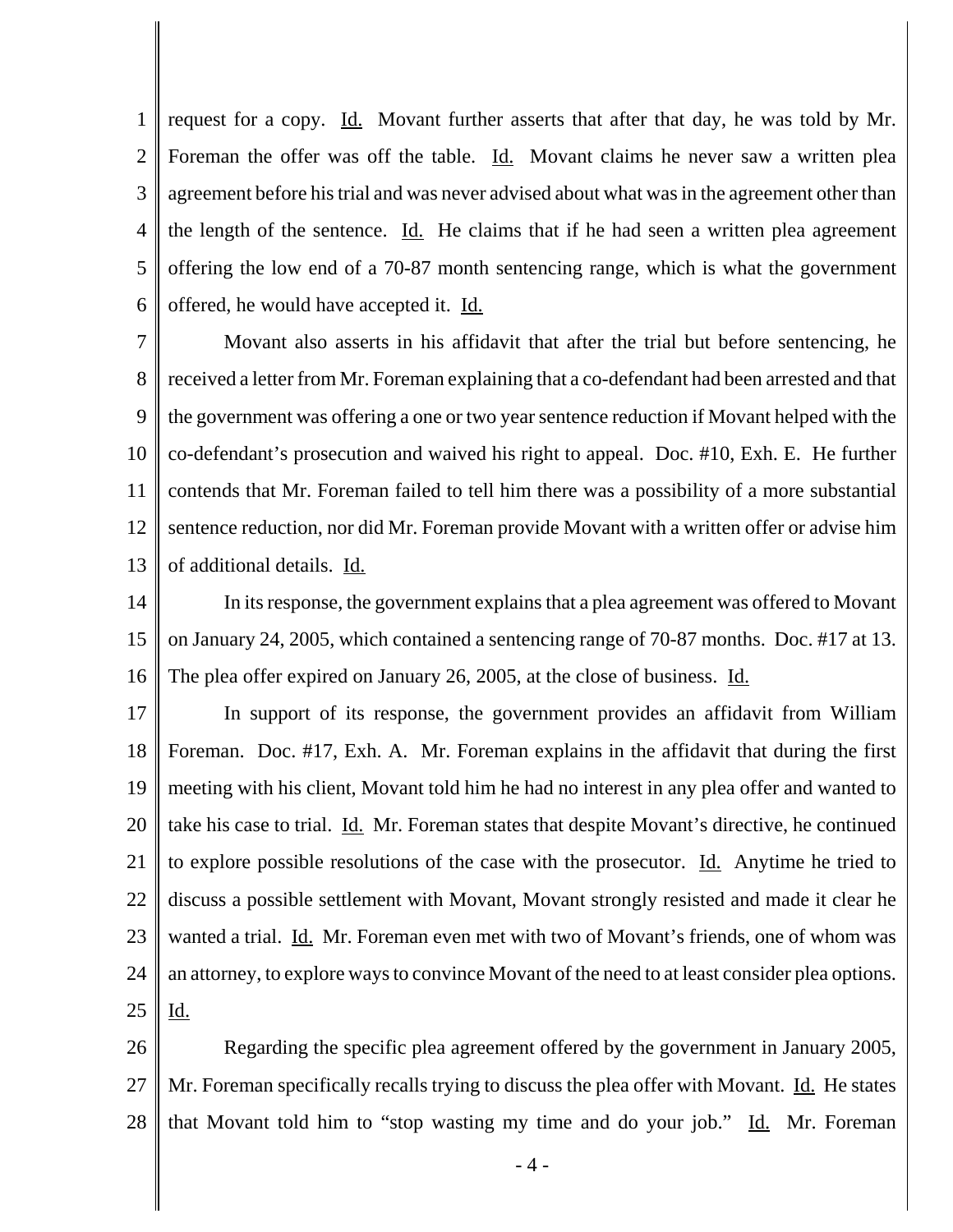1 2 3 4 understood this to mean Movant wanted no further discussions about the offer and that he should continue to prepare the case for trial. Id. Mr. Foreman has no independent recollection of whether Movant was shown the draft plea agreement provided by the government. Id.

5 6 7 8 9 10 11 12 13 14 15 16 Additionally, Mr. Foreman asserts that contrary to Movant's affidavit, Movant did not ask to review the written plea agreement or the government's letter regarding plea negotiations, nor did he ask Mr. Foreman to provide him a written copy of the agreement. Id. Mr. Foreman further states that Movant is wrong when he says Mr. Foreman did not discuss a deadline for acceptance of the plea offer. <u>Id.</u> Mr. Foreman explains that throughout his representation, Movant's position was that he had engaged in no criminal conduct, that the government could not prove its case, and that he had no desire to discuss a negotiated settlement. Id. Lastly, Mr. Foreman explains that as an experienced criminal defense attorney he is well aware of his obligation to convey to his client any plea offers. Id. He says that Movant's contentions that he wanted to discuss plea options and that Mr. Foreman refused to show him a draft or ignored his requests and left him no option but to go to trial, are "patently false." Id.

17 18 19 20 21 22 23 24 25 Regarding the post-trial offer, Mr. Foreman prepared a memo to his file on July 14, 2005, explaining that he advised Movant about the government's offer for him to engage in a "free talk" to determine if he would be willing to cooperate with the government's prosecution of a co-defendant. Doc. #11, Exh. H. The memo reflects that Movant was advised he would have to waive his appeal rights and, according to the prosecutor, Movant could receive a 2-3 level reduction in criminal history and a 2-3 point reduction for acceptance of responsibility. Id. Further, in his affidavit, Mr. Foreman states that he discussed the government's post-trial cooperation offer in full detail with Movant. Doc. #17, Exh. A.

26 27 28 Movant claimss that his lawyer's failure to provide him with sufficient information about the plea offer establishes the deficient performance prong of Strickland. Regarding the second element of Strickland, Movant argues that statements in his affidavit along with other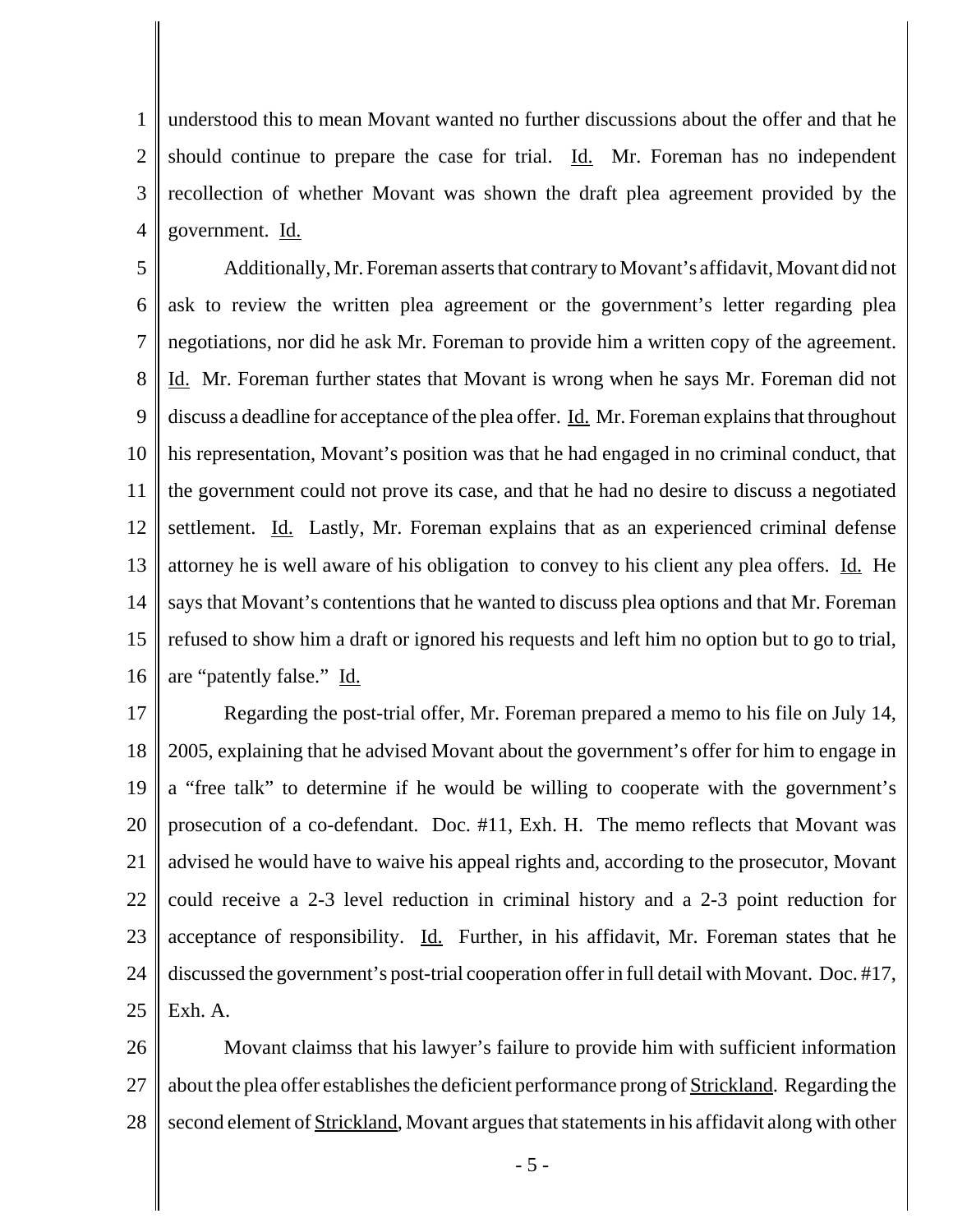1 2 3 4 5 6 7 8 9 objective evidence show that he suffered prejudice. He contends that the large discrepancy between the sentence offered in the plea agreement and the sentence received after trial supports his contention that he would have accepted the plea offer. In addition, he claims that the strength of the government's case provides further objective evidence to support his claim. Further, Movant contends that the more than two years he spent in pretrial incarceration constitutes more objective evidence that he would have accepted a plea agreement that called for only 3.5 additional years in prison. He claims that the "ample objective evidence," when taken into consideration with his affidavit, establishes that he suffered prejudice as a result of his lawyer's performance.

10 11 12 13 14 15 16 17 18 19 20 21 22 23 24 25 Movant argues that the court must accept the allegations in his affidavit as true in determining whether counsel provided ineffective assistance. The court, however, is not required to consider those allegations in a vacuum. Movant's reply fails to refute any of the assertions in his counsel's affidavit. Even if all of Movant's factual allegations are true, they do not establish ineffective assistance of counsel in the context of the circumstances asserted by Mr. Foreman. Mr. Foreman asserts, and Movant does not refute, that when he attempted to present and discuss the relevant plea agreement, Movant wanted nothing to do with it and told Mr. Foreman to stop wasting his time and do his job. Especially in light of Movant's aversion to a plea agreement since the beginning of the relationship, Mr. Foreman was under no obligation to continue pushing the issue. Movant presents no authority to show that a lawyer is required to force his client to discuss a plea when the client has made it clear from the beginning of the representation that he has no interest in such a resolution. Whether Mr. Foreman had a copy of the agreement when he attempted to discuss the offer is irrelevant given Movant's hostility toward the plea. In light of the unrefuted facts asserted by Mr. Foreman, the court finds that Movant has failed to satisfy either element of an ineffective assistance of counsel claim.

26 27 28 Regarding the post-trial plea offer, Movant fails to allege in his affidavit that he would have accepted the post-trial offer even if he had the information that he alleges his counsel failed to present. Absent a demonstration that the result would have been different, Movant's

- 6 -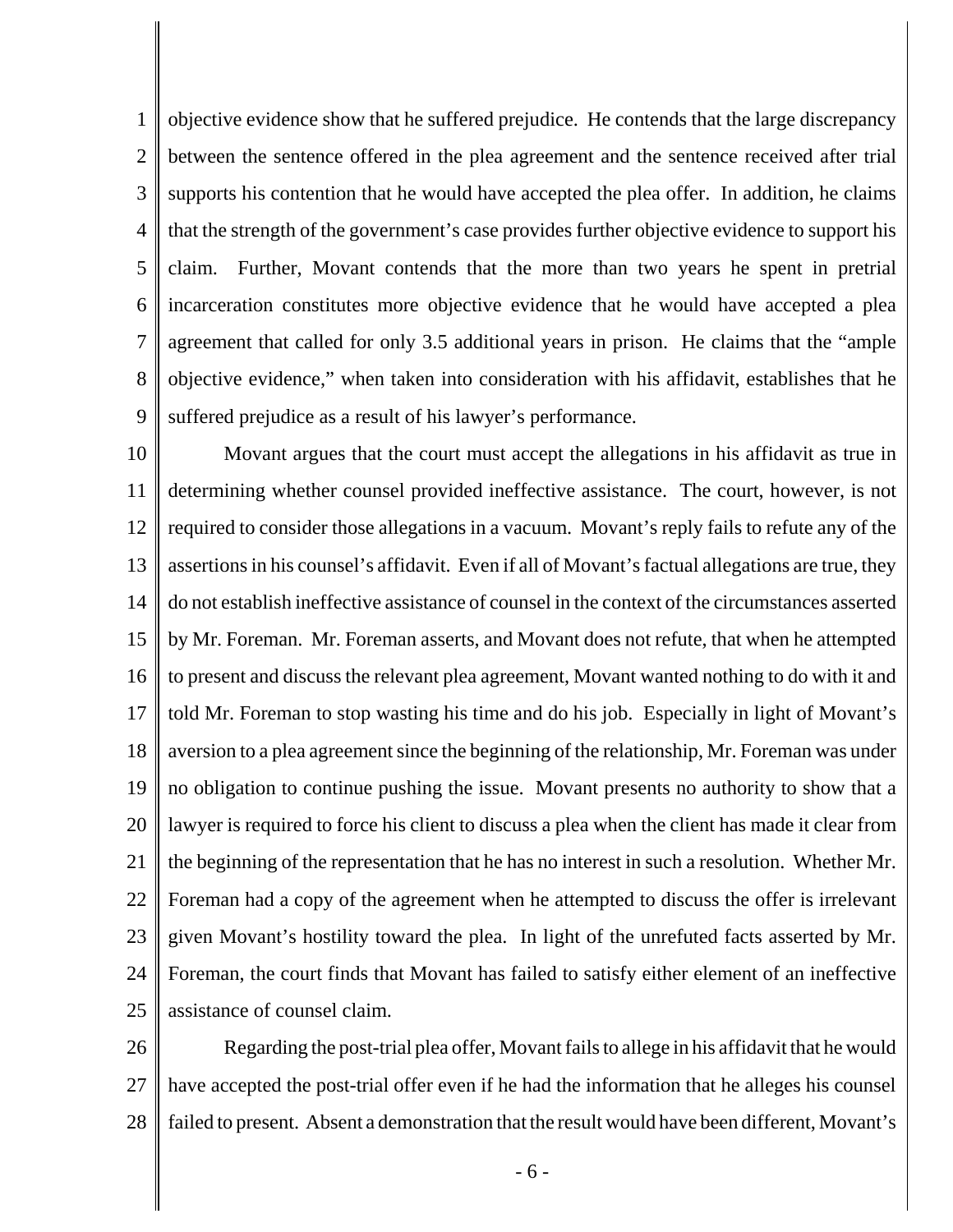1 2 ineffective assistance of counsel claim with respect to the post-trial offer must fail. The court will therefore recommend that ground one be denied.

3 **C. Ground Two**

4 5 6 7 8 9 10 11 12 13 14 15 Movant alleges in ground two that his direct appeal lawyer provided ineffective assistance of counsel when he failed to file a reply brief, the task he was retained to perform. Following Movant's conviction, an attorney was appointed by the court to represent him on direct appeal. Doc. #10 at 26. That lawyer filed an opening brief on Movant's behalf on September 28, 2005. Id. Movant provides evidence showing that he then retained Patrick McGillicuddy in October 2006 for the purpose of preparing a reply brief and, if necessary, representing Movant at oral argument. Doc. #11, Exh. J, K. Mr. McGillicuddy was paid \$15,000.00 for his services. Doc. #11, Exh. K. He did not file a notice of appearance until January 19, 2007, in which he acknowledged that the time for a reply brief "may have already expired." Doc. #11, Exh. M. He claims in the notice that he would make a separate request to file an untimely reply. Id. Movant contends that Mr. McGillicuddy never sought an extension of time and never filed a reply brief. Doc. #10 at 26.

16 17 18 19 20 21 In a disciplinary proceeding before the State Bar of Arizona, a Probable Cause Panelist of the State Bar found that Mr. McGillicuddy violated two rules of professional conduct when he failed to contact his client (Movant) for 14 months and charged an excessive fee for work that was not performed. Doc. #11, Exh. N. Consequently, Mr. McGillicuddy was informally reprimanded and placed on probation for one year. Id. Additionally, Mr. McGillicuddy was ordered to return the \$15,000.00 fee to Movant. Id.

22 23 24 25 26 Movant argues that the result of the direct appeal would have been different if his lawyer had filed a reply brief. He contends that his lawyer should have argued in the reply that the four point increase in the offense level for Movant's role in the offense was not warranted. He then summarizes his involvement in this multi-layered criminal activity to show that the enhancement should not have been applied.

27 28 Movant's arguments are unpersuasive. First, as he concedes, his opening brief did not challenge the role in the offense enhancement. It was mentioned only peripherally as part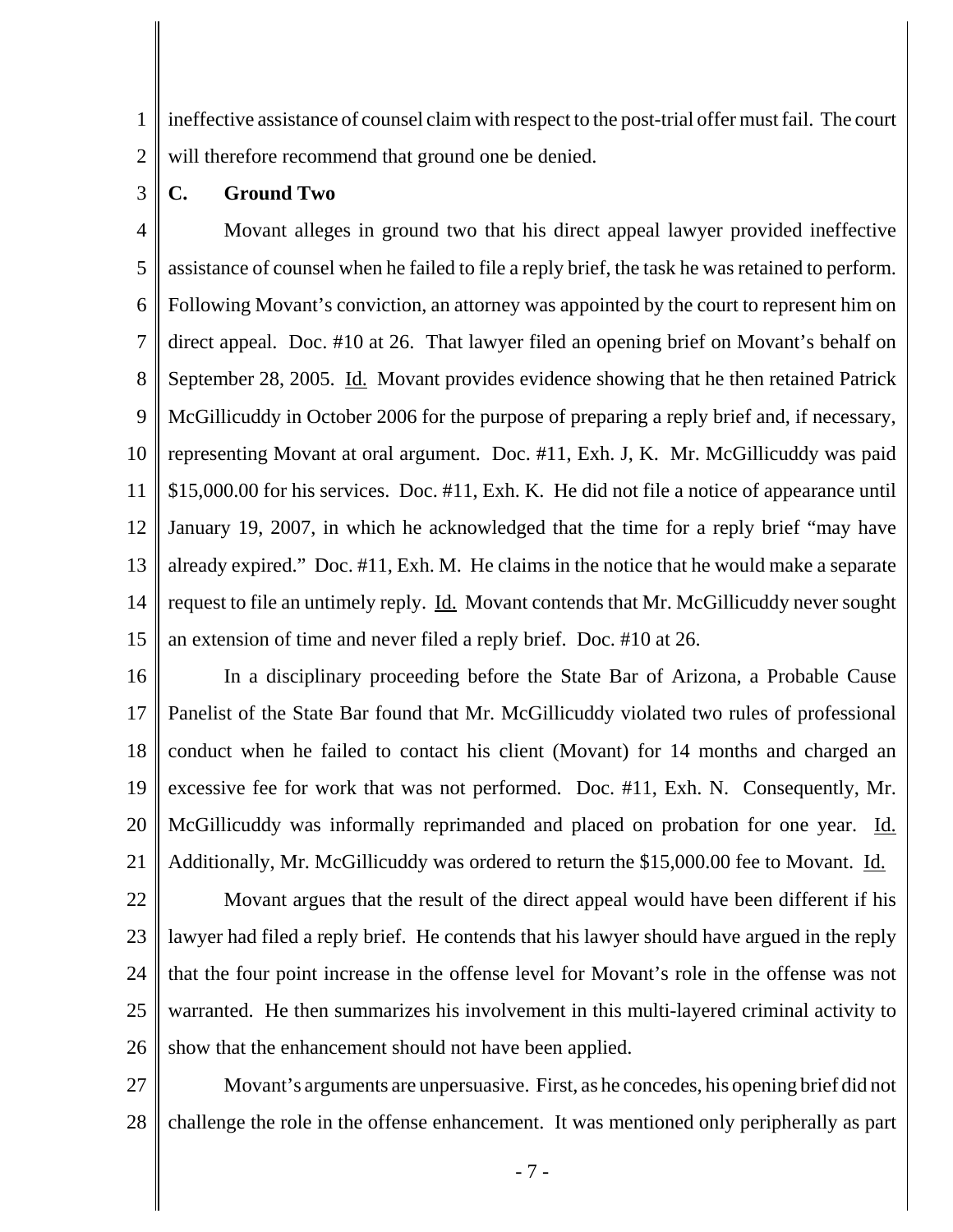1 2 3 4 5 6 7 8 9 10 of the argument challenging the loss calculation.<sup>2</sup> Movant's role in the offense was not addressed in the Ninth Circuit's memorandum decision. Doc. #11, Exhibit O. Had Mr. McGillicuddy directly challenged the role in the offense enhancement as a new claim, it would likely have been rejected because it wasn't raised in the opening brief. See Cedano-Viera v. Ashcroft, 324 F.3d 1062, 1066 n.5 ( $9<sup>th</sup>$  Cir. 2003) (failure to raise an argument in an opening brief constitutes waiver). Movant contends that the government's responding brief addressed the role in the offense issue further, thus authorizing Movant to argue in the reply that the enhancement was unwarranted. Having failed, however, to attach a copy of the government's responding brief, Movant has provided nothing that would allow the court to consider his argument.

11 12 13 14 15 16 17 18 19 20 Second, and regardless of the previous argument, Movant offers no role in the offense authority to support his claim that the enhancement was improperly applied here. He offers nothing more than a summary of the same facts that were before the District Court at the time of sentencing. Citing to no authority, he contends in the reply that "generally speaking, a leader organizer is most often involved in very little hands on activity in the organization, and yet collects the majority of the proceeds." Based on this and other generalities, he argues that he was merely a middle man. He concedes, however, that the government had a "very strong case...tying him to just about every vehicle involved in the case to some degree...." Absent any legal authority to conclude the role in the offense enhancement was improperly applied, the court finds Movant's claim to be without merit.

- For these reasons, the court finds that Movant has not demonstrated he suffered prejudice as a result of his appellate lawyer's conduct.<sup>3</sup> Accordingly, Movant has not
- 23

22

21

24

25

<sup>&</sup>lt;sup>2</sup> Because Movant did not include among his attachments a copy of the opening brief on appeal, the court must rely on the parties' descriptions of what was in the brief.

<sup>26</sup> 27 28 <sup>3</sup> A court can decide the prejudice issue without first determining whether counsel's performance was deficient. Strickland, 466 U.S. at 697. "If it is easier to dispose of an ineffectiveness claim on the ground of lack of sufficient prejudice, which we expect will often be so, that course should be followed." Id.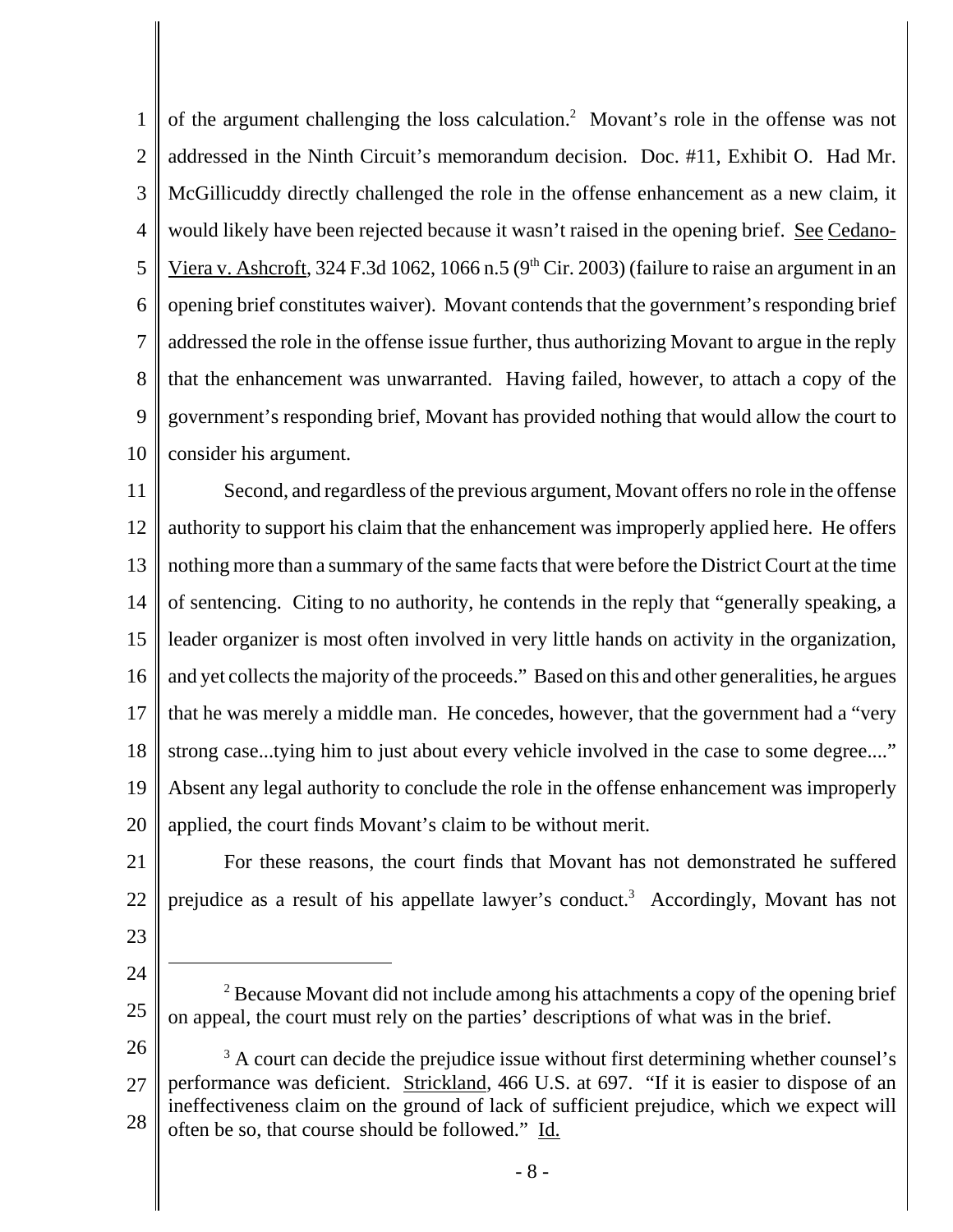1 2 satisfied the elements of an ineffective assistance claim and the court will recommend that ground two be denied.

### 3 **D. Evidentiary Hearing**

4 5 6 7 Lastly, Movant requests that an evidentiary hearing be held in this matter. Movant contends that where his allegations are based on occurrences outside the record, they must be taken as true. He claims that because he has presented *prima facie* allegations of ineffective assistance, an evidentiary hearing is appropriate.

8 9 10 11 12 13 14 15 28 U.S.C. § 2255 provides that a court shall grant a hearing to determine the issues "[u]nless the motion and the files and records of the case conclusively show that the prisoner is entitled to no relief...." As explained above, even taking as true Movant's allegations regarding his trial attorney's actions surrounding the plea offer, the court finds that Movant has not presented a *prima facie* case of ineffective assistance. The lawyer's affidavit explains at length how Movant repeatedly refused to even consider a negotiated settlement. In that context, which Movant does not contest, the lawyer's actions as alleged by Movant, do not establish deficient performance or resulting prejudice.

16 17 18 19 Similarly, although the facts alleged against Movant's appellate counsel may show deficient performance, Movant has not presented a sufficient showing of prejudice to warrant an evidentiary hearing. For these reasons, the court will recommend that Movant's request for an evidentiary hearing be denied.

20

24

#### 21 **IT IS THEREFORE RECOMMENDED:**

22 23 That the Motion to Vacate, Set Aside or Correct Sentence by a Person in Federal Custody pursuant to 28 U.S.C. § 2255 (Doc. #1) be **DENIED**; and

That Movant's request for an evidentiary hearing be **DENIED**;

25 26 27 28 This recommendation is not an order that is immediately appealable to the Ninth Circuit Court of Appeals. Any notice of appeal pursuant to Rule 4(a)(1), Federal Rules of Appellate Procedure, should not be filed until entry of the district court's judgment. The parties shall have ten days from the date of service of a copy of this recommendation within